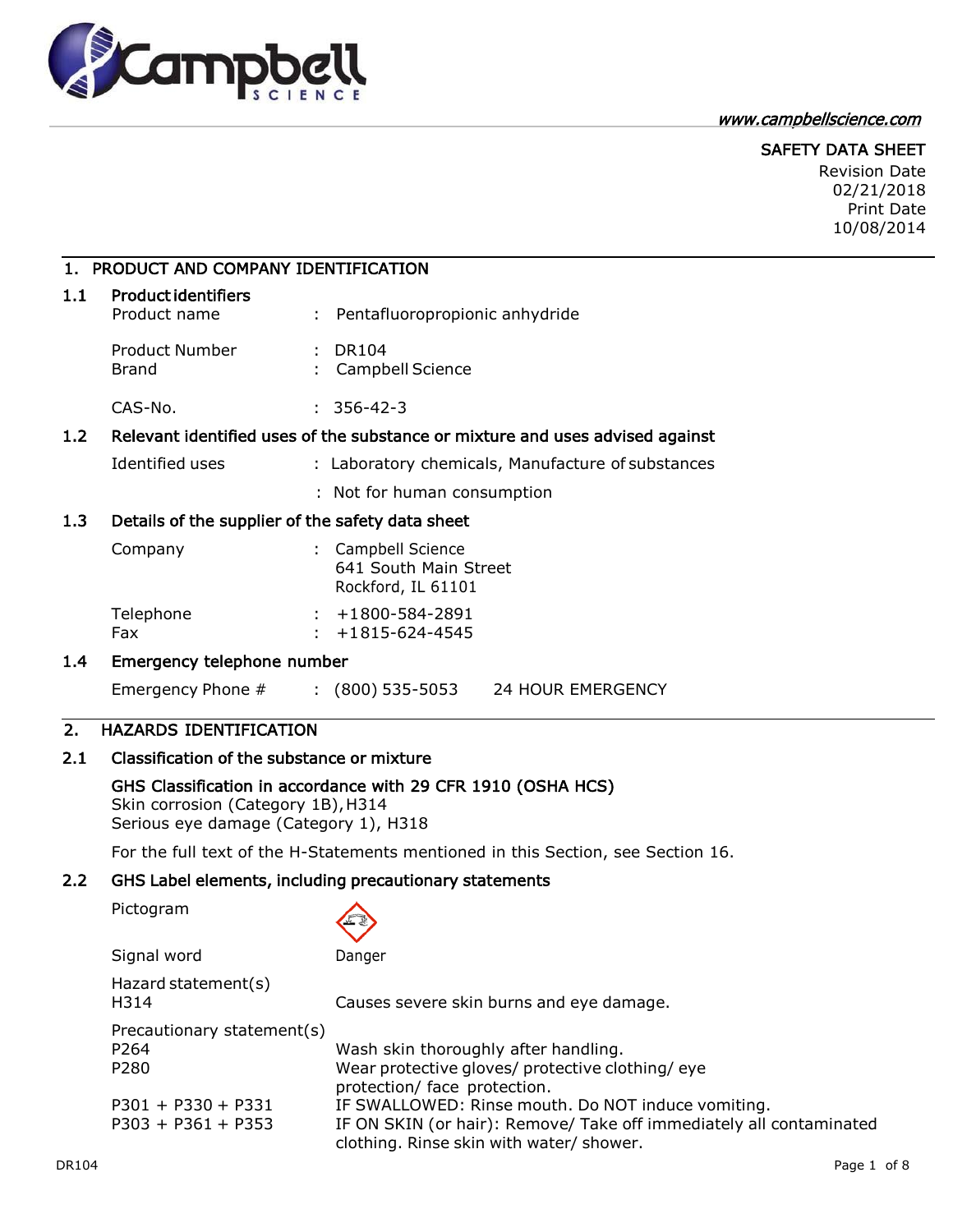| $P304 + P340$                | IF INHALED: Move victim to fresh air and keep at rest in a position<br>comfortable for breathing.                                                                                                                  |
|------------------------------|--------------------------------------------------------------------------------------------------------------------------------------------------------------------------------------------------------------------|
| $P305 + P351 + P338$         | IF IN EYES: Rinse cautiously with water for several minutes. Remove<br>contact lenses, if present and easy to do. Continue rinsing.                                                                                |
| P310                         | Immediately call a POISON CENTER or doctor/ physician.                                                                                                                                                             |
| P321<br>P363<br>P405<br>P501 | Specific treatment (see supplemental first aid instructions on this label).<br>Wash contaminated clothing before reuse.<br>Store locked up.<br>Dispose of contents/ container to an approved waste disposal plant. |

### 2.3 Hazards not otherwise classified (HNOC) or not covered by GHS - none

### 3. COMPOSITION/INFORMATION ON INGREDIENTS

#### 3.1 Substances

| Synonyms | . PFPA                         |
|----------|--------------------------------|
|          | Pentafluoropropionic anhydride |
|          |                                |

| Formula          | : $C_6F_{10}O_3$       |
|------------------|------------------------|
| Molecular Weight | $: 310.05$ g/mol       |
| CAS-No.          | $\frac{1}{2}$ 356-42-3 |
| EC-No.           | $: 206 - 604 - 2$      |

#### Hazardous Components

| Component                      | Classification                     | <b>Concentration</b> |
|--------------------------------|------------------------------------|----------------------|
| Pentafluoropropionic anhydride |                                    |                      |
|                                | Skin Corr. 1B; Eye Dam. 1;<br>H314 | -                    |

For the full text of the H-Statements mentioned in this Section, see Section 16.

## 4. FIRST AID MEASURES

#### 4.1 Description of first aid measures

#### General advice

Consult a physician. Show this safety data sheet to the doctor in attendance. Move out of dangerous area.

#### If inhaled

If breathed in, move person into fresh air. If not breathing, give artificial respiration. Consult a physician.

#### In case of skin contact

Take off contaminated clothing and shoes immediately. Wash off with soap and plenty of water.

#### In case of eye contact

Rinse thoroughly with plenty of water for at least 15 minutes and consult a physician. Continue rinsing eyes during transport to hospital.

#### If swallowed

Do NOT induce vomiting. Never give anything by mouth to an unconscious person. Rinse mouth with water. Consult a physician.

#### 4.2 Most important symptoms and effects, both acute and delayed

The most important known symptoms and effects are described in the labeling (see section 2.2) and/or in section 11.

#### 4.3 Indication of any immediate medical attention and special treatment needed no data available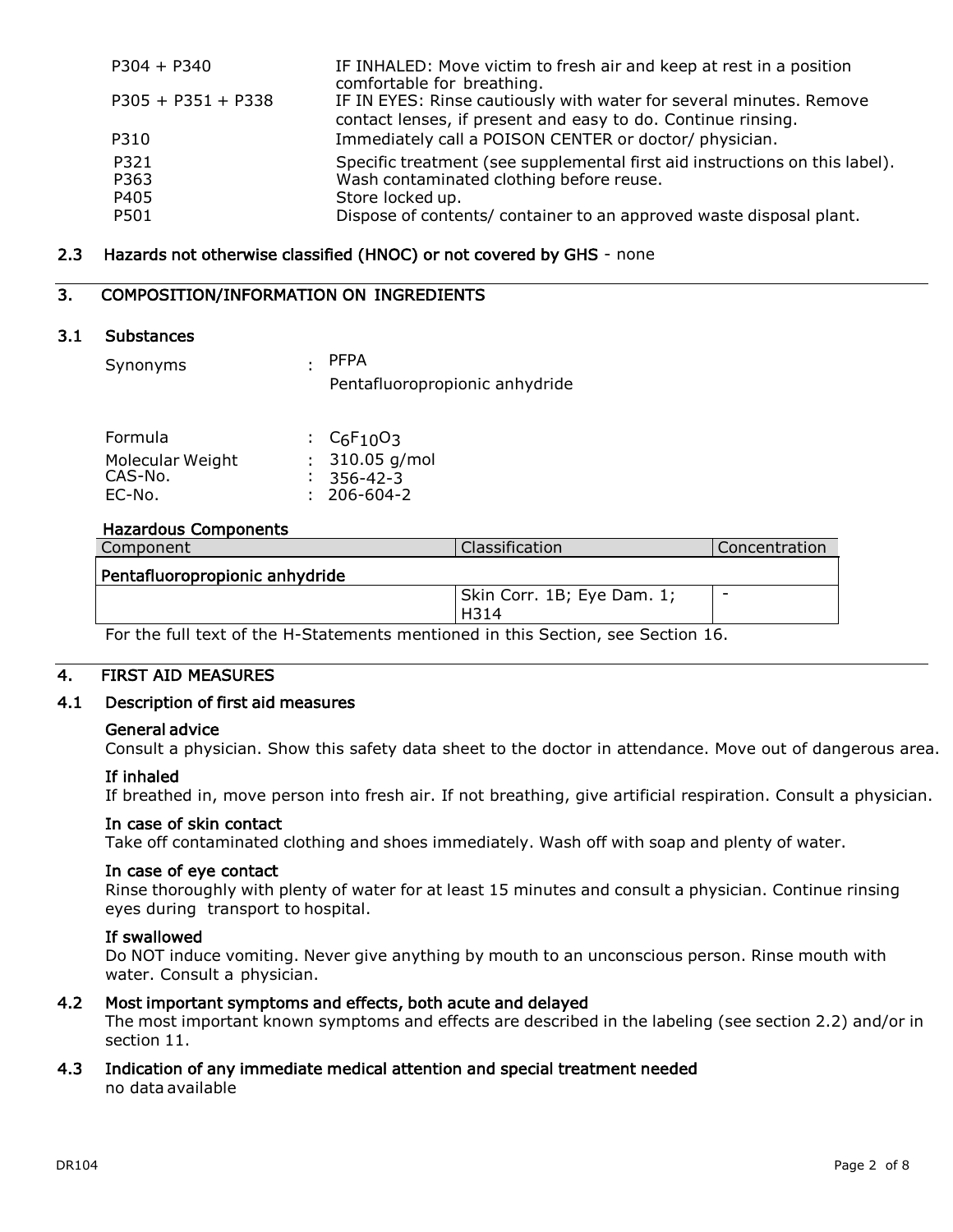## 5. FIREFIGHTING MEASURES

### 5.1 Extinguishing media

#### Suitable extinguishing media

Use water spray, alcohol-resistant foam, dry chemical or carbon dioxide.

- 5.2 Special hazards arising from the substance or mixture Carbon oxides, Hydrogen fluoride
- 5.3 Advice for firefighters Wear self contained breathing apparatus for firefighting if necessary.
- 5.4 Further information no data available

## 6. ACCIDENTAL RELEASE MEASURES

6.1 Personal precautions, protective equipment and emergency procedures Use personal protective equipment. Avoid breathing vapors, mist or gas. Ensure adequate ventilation. Evacuate personnel to safe areas. For personal protection see section 8.

# 6.2 Environmental precautions

Do not let product enter drains.

6.3 Methods and materials for containment and cleaning up Soak up with inert absorbent material and dispose of as hazardous waste. Keep in suitable, closed containers for disposal.

## 6.4 Reference to other sections

For disposal see section 13.

#### 7. HANDLING AND STORAGE

#### 7.1 Precautions for safe handling

Avoid inhalation of vapor or mist. For precautions see section 2.2.

#### 7.2 Conditions for safe storage, including any incompatibilities

Store in a well-ventilated, cool, dry place at room temperature (55-70 °F). Containers which are opened must be carefully resealed and kept upright to prevent leakage. Never allow product to get in contact with water during storage.

#### 7.3 Specific end use(s)

Apart from the uses mentioned in section 1.2 no other specific uses are stipulated.

#### 8. EXPOSURE CONTROLS/PERSONAL PROTECTION

#### 8.1 Control parameters

## Components with workplace control parameters

Contains no substances with occupational exposure limit values.

#### 8.2 Exposure controls

#### Appropriate engineering controls

Handle in accordance with good industrial hygiene and safety practice. Wash hands before breaks and at the end of workday.

#### Personal protective equipment

#### Eye/face protection

Tightly fitting safety goggles. Face shield (8-inch minimum). Use equipment for eye protection tested and approved under appropriate government standards such as NIOSH (US) or EN 166(EU).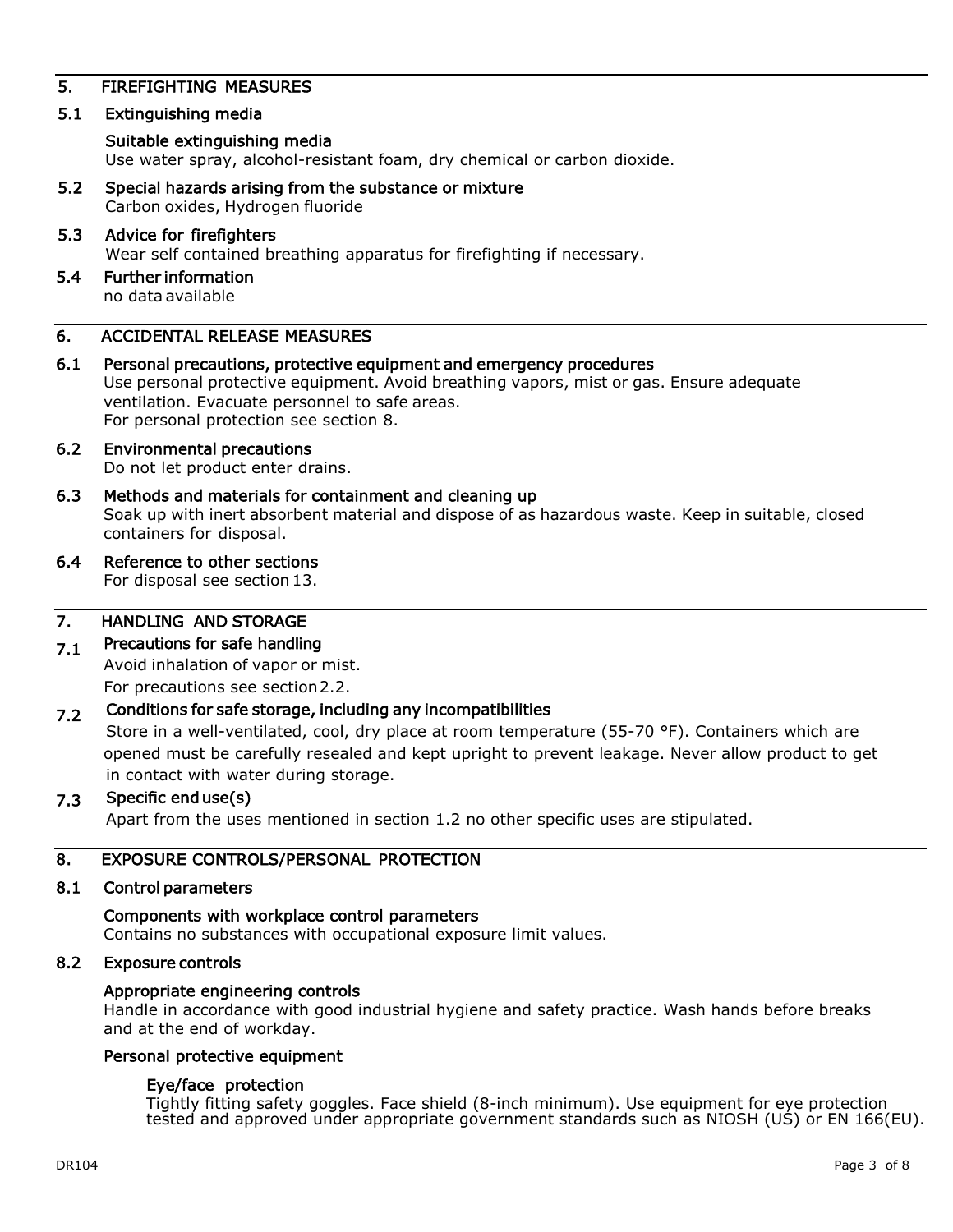#### Skin protection

Handle with gloves. Gloves must be inspected prior to use. Use proper glove removal technique (without touching glove's outer surface) to avoid skin contact with this product. Dispose of contaminated gloves after use in accordance with applicable laws and good laboratory practices. Wash and dry hands.

#### Body protection

Complete suit protecting against chemicals. Flame retardant protective clothing. The type of protective equipment must be selected according to the concentration and amount of the dangerous substance at the specific workplace.

#### Respiratory protection

Where risk assessment shows air-purifying respirators are appropriate use a full-face respirator with multi-purpose combination (US) or type ABEK (EN 14387) respirator cartridges as a backup to engineering controls. If the respirator is the sole means of protection, use a full-face supplied air respirator. Use respirators and components tested and approved under appropriate government standards such as NIOSH (US) or CEN (EU).

#### Control of environmental exposure

Do not let product enter drains.

## 9. PHYSICAL AND CHEMICAL PROPERTIES

| 9.1          | Information on basic physical and chemical properties |                                  |  |
|--------------|-------------------------------------------------------|----------------------------------|--|
| a)           | Appearance                                            | Form: liquid<br>Color: Colorless |  |
| b)           | Odor                                                  | no data available                |  |
| $\mathsf{c}$ | Odor Threshold                                        | no data available                |  |
| d)           | pH                                                    | no data available                |  |
| e)           | Melting point/freezing point                          | no data available                |  |
| $f$ )        | Initial boiling point and boiling range               | 74 °C                            |  |
| g)           | Flash point                                           | no data available                |  |
| h)           | Evaporation rate                                      | no data available                |  |
| $\mathsf{i}$ | Flammability (solid, gas)                             | no data available                |  |
| j)           | Upper/lower flammability or explosive<br>limits       | no data available                |  |
| k)           | Vapor pressure                                        | no data available                |  |
| $\vert$ )    | Vapor density                                         | no data available                |  |
| m)           | Relative density                                      | 1.571 g/cm3 at 20 °C (77 °F)     |  |
| n)           | Water solubility                                      | no data available                |  |
| $\circ)$     | Partition coefficient: n- octanol/water               | no data available                |  |
| p)           | Auto-ignition temperature                             | no data available                |  |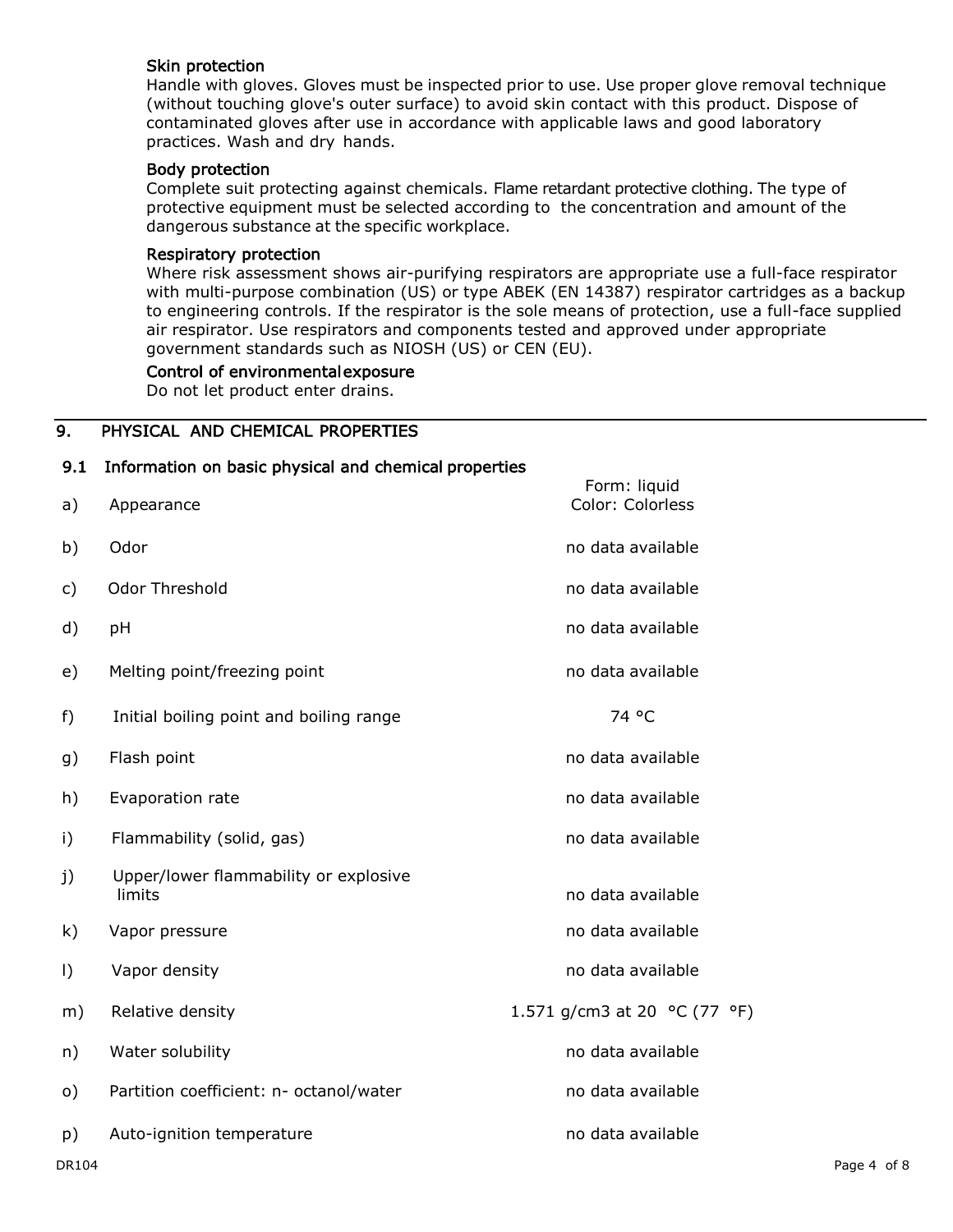- q) Decomposition temperature no metal available no data available r) Viscosity **no data available** no data available s) Explosive properties no data available no data available
- t) Oxidizing properties no data available
- 9.2 Other safety information no data available

## 10. STABILITY AND REACTIVITY

10.1 Reactivity

no data available

- 10.2 Chemical stability Stable under recommended storage conditions.
- 10.3 Possibility of hazardous reactions no data available
- 10.4 Conditions to avoid Exposure to moisture.
- 10.5 Incompatible materials Water, Strong bases, Strong oxidizing agents

## 10.6 Hazardous decomposition products Other decomposition products - no data available In the event of fire: see section 5

# 11. TOXICOLOGICAL INFORMATION

## 11.1 Information on toxicological effects

Acute toxicity: no data available

Inhalation: no data available

Dermal: no data available

## Skin corrosion/irritation

no data available

# Serious eye damage/eye irritation

no data available

Respiratory or skin sensitization no data available

## Germ cell mutagenicity

no data available

## **Carcinogenicity**

- IARC: No component of this product present at levels greater than or equal to 0.1% is identified as probable, possible or confirmed human carcinogen byIARC.
- ACGIH: No component of this product present at levels greater than or equal to 0.1% is identified as a carcinogen or potential carcinogen by ACGIH.
- NTP: No component of this product present at levels greater than or equal to 0.1% is identified as a known or anticipated carcinogen by NTP.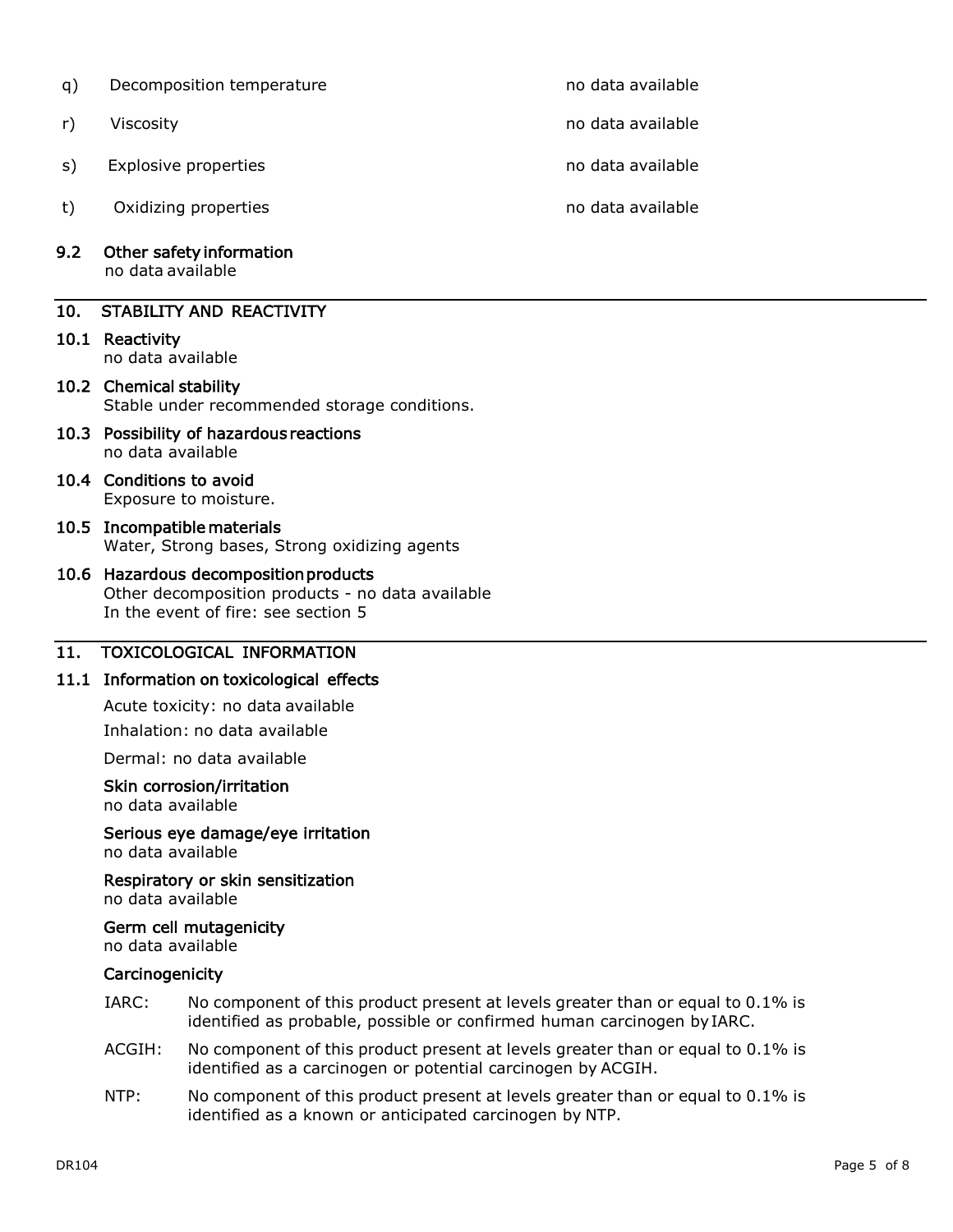OSHA: No component of this product present at levels greater than or equal to  $0.1\%$  is identified as a carcinogen or potential carcinogen by OSHA.

#### Reproductive toxicity

no data available

Specific target organ toxicity - single exposure

no data available

Specific target organ toxicity - repeated exposure no data available

#### Aspiration hazard no data available

# Additional Information

RTECS: Not available

Material is extremely destructive to tissue of the mucous membranes and upper respiratory tract, eyes, and skin. Cough, shortness of breath, headache, nausea.

### 12. ECOLOGICAL INFORMATION

12.1 Toxicity

no data available

- 12.2 Persistence and degradability no data available
- 12.3 Bioaccumulative potential no data available
- 12.4 Mobility in soil no data available
- 12.5 Results of PBT and vPvB assessment PBT/vPvB assessment not available as chemical safety assessment not required/not conducted
- 12.6 Other adverse effects

no data available

## 13. DISPOSAL CONSIDERATIONS

#### 13.1 Waste treatment methods

#### Product

Offer surplus and non-recyclable solutions to a licensed disposal company. Contact a licensed professional waste disposal service to dispose of this material. Dissolve or mix the material with a combustible solvent and burn in a chemical incinerator equipped with an afterburner and scrubber.

#### Contaminated packaging

Dispose of as unused product.

#### 14. TRANSPORT INFORMATION

#### DOT (US)

UN number: 3265 Class: 8 Packing group: II Proper shipping name: Corrosive liquid, acidic, organic, n.o.s. (Pentafluoropropionic anhydride) Marine pollutant: No Poison Inhalation Hazard: No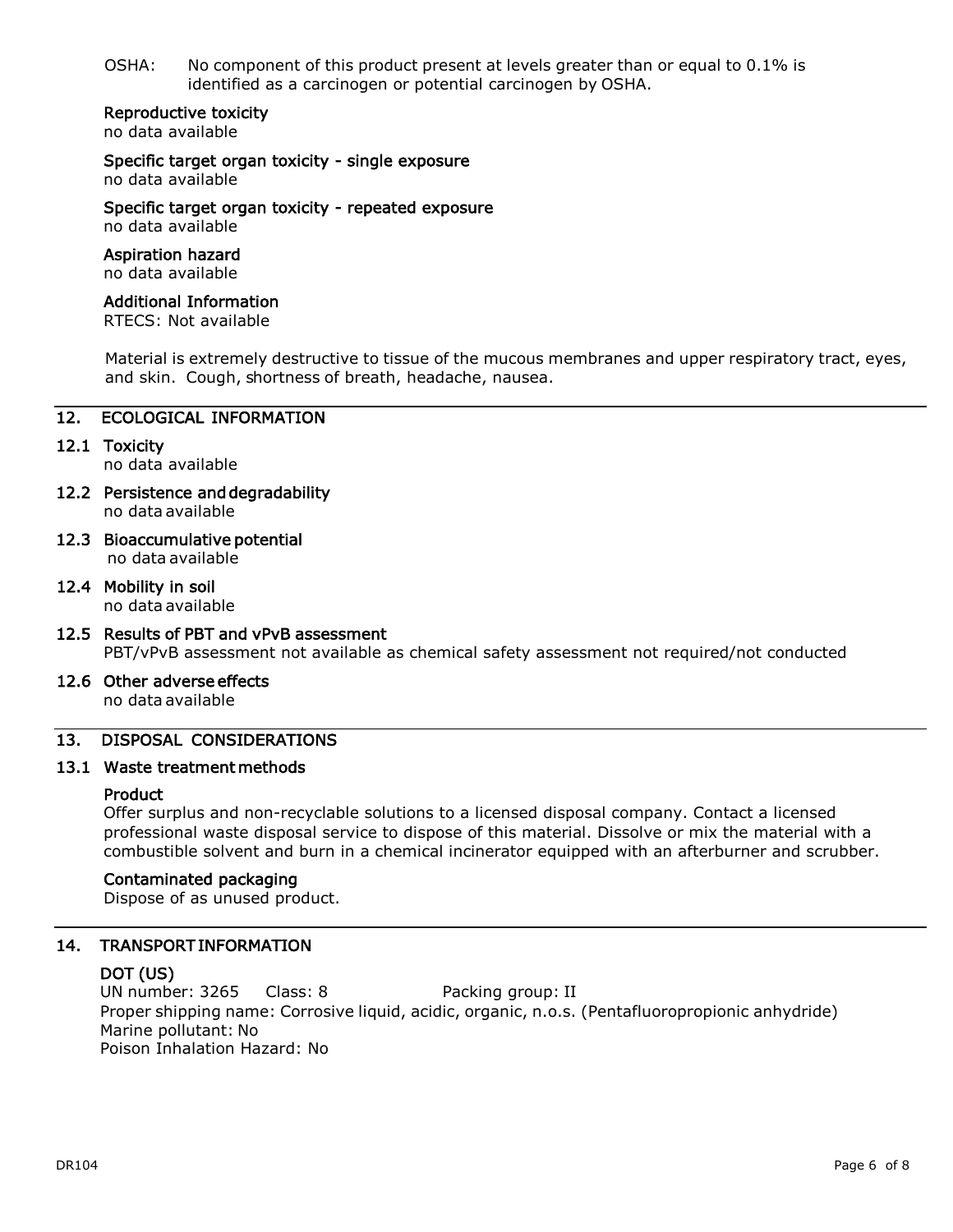## IMDG

UN number: 3265 Class: 8 Packing group: II EMS-No: F-A, S-B Proper shipping name: CORROSIVE LIQUID, ACIDIC, ORGANIC, N.O.S. (Pentafluoropropionic anhydride) Marine pollutant: No

## IATA

UN number: 3265 Class: 8 Packing group: II Proper shipping name: Corrosive liquid, acidic, organic, n.o.s. (Pentafluoropropionic anhydride)

### 15. REGULATORY INFORMATION

#### SARA 302 Components

SARA 302: No chemicals in this material are subject to the reporting requirements of SARA Title III, Section 302.

#### SARA 313 Components

SARA 313: This material does not contain any chemical components with known CAS numbers that exceed the threshold (De Minimis) reporting levels established by SARA Title III, Section 313.

#### SARA 311/312 Hazards

Acute Health Hazard

#### Massachusetts Right To Know Components

No components are subject to the Massachusetts Right to Know Act.

## Pennsylvania Right To Know Components

| CAS-No.<br>$356 - 42 - 3$ |
|---------------------------|
|                           |
|                           |
|                           |
| $356 - 42 - 3$            |
| CAS-No.                   |

### California Prop. 65 Components

This product does not contain any chemicals known to State of California to cause cancer, birth defects, or any other reproductive harm.

## 16. OTHER INFORMATION

#### Full text of H-Statements referred to under sections 2 and 3.

| Eye Dam.   | Serious eye damage                      |
|------------|-----------------------------------------|
| H314       | Causes severe skin burns and eye damage |
| H318       | Causes serious eye damage               |
| Skin Corr. | Skin corrosion                          |

#### HMIS Rating

| Health hazard:         | 3 |
|------------------------|---|
| Chronic Health Hazard: | 0 |
| Flammability:          | 0 |
| Physical Hazard        | O |
| <b>NFPA Rating</b>     |   |
|                        |   |
| Health hazard:         | 3 |
| Fire Hazard:           | 0 |

#### Further information

The above information is believed to be correct but does not purport to be all inclusive and shall be used only as a guide. The information in this document is based on the present state of our knowledge and is applicable to the product with regard to appropriate safety precautions. It does